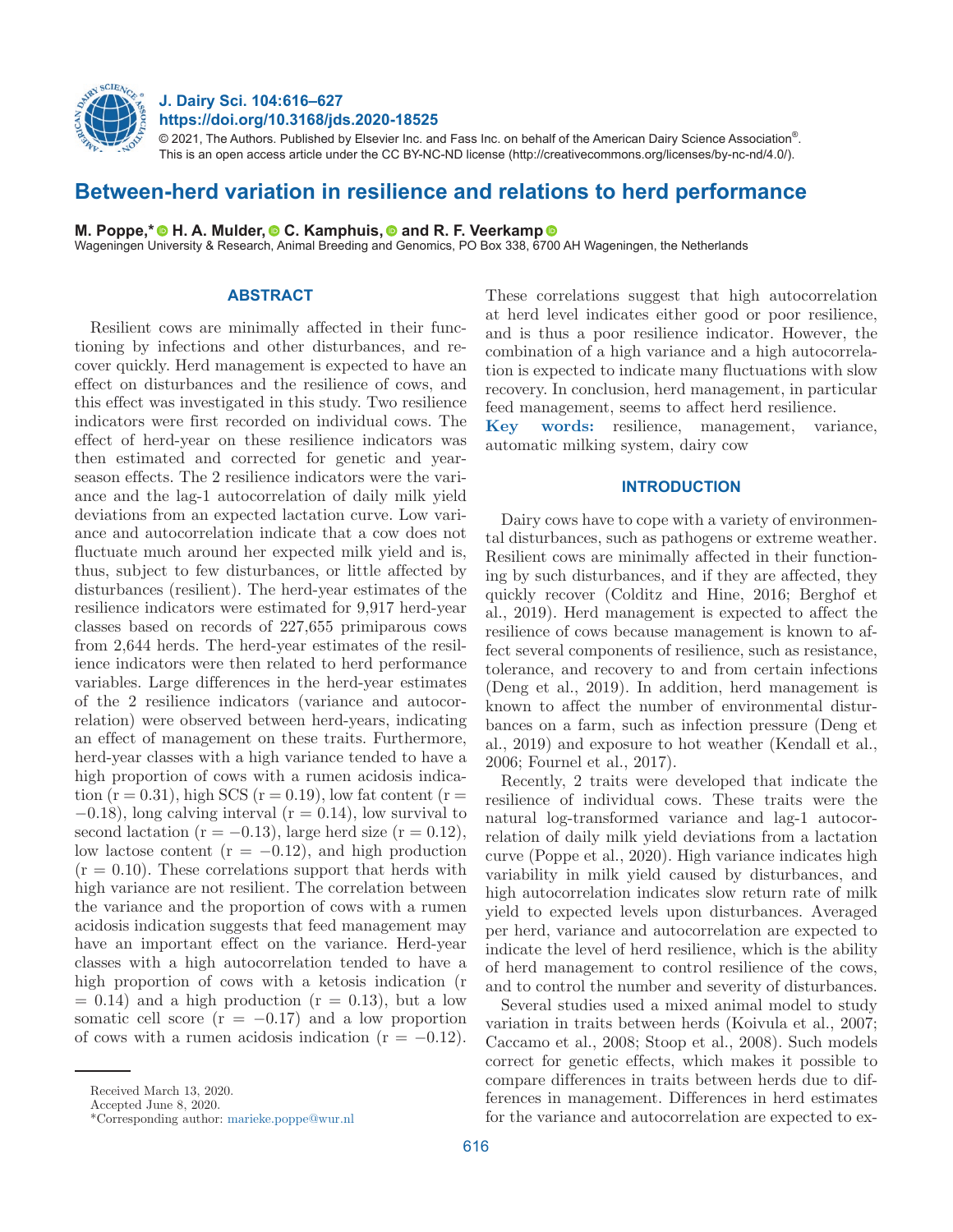ist, but it is still unknown how large variation between herds is, and how differences between herds are related to herd management.

The first aim of this study was, therefore, to investigate differences in herd resilience between herds, using the herd estimates of variance and autocorrelation of milk yield deviations measured on individual cows. The second aim was to explain the differences in herd resilience between herds by indicators of the herd (size) and its cow management (rumen acidosis, ketosis, SCS, longevity, fertility).

### **MATERIALS AND METHODS**

To address the aims of this study, for each herd included in this study the following information was needed: (1) an indication of herd resilience, and (2) information about variables indicating the management and performance of the herd. First, the calculation of the herd resilience indicators will be described. After that, the calculation of herd variables related to herd management and performance based on milk production recording data will be described. For most herds, several years of data were available. Management within herds was expected to vary between years, for example due to changes in feed management or expansion of the herd. Therefore, the data of each herd were split into herd-year classes, and the resilience indicators and herd management variables were computed for each herdyear class instead of for each herd. Data editing was performed by the AWK programming language (Aho et al., 1988) and R (version 3.4.3; R Project for Statistical Computing, Vienna, Austria).

## *Calculation of Resilience Indicators*

Resilience indicators were first calculated for individual cows within herds using daily milk yield records obtained by automatic milking systems (**AMS**). These indicators were then used to compute resilience indicators at the herd-year level using mixed model equations (see Equation [2]). The data used was the same as in Poppe et al. (2020), and originally contained 1,782,373,113 milk yield records on 1,120,550 cows obtained by AMS and conventional milking systems. The data were provided by Cooperation CRV (Arnhem, the Netherlands).

Data preparation started off with selecting only primiparous cows that were milked by AMS, that were at least 87.5% Holstein Friesian, that were herd-book registered, and that calved after 640 d of age and before June 1, 2017. Milk yield records obtained during single AMS visits were first converted to daily milk yield records per cow. Daily milk yield records after 350 DIM were excluded. The remaining milk yield records were used to model a lactation curve for each cow that reflected her expected milk yield in the absence of disturbances. Lactation curves were fitted using fourth-order polynomial quantile regression with a 0.7 quantile:

$$
y_t = \beta_0 + \beta_1 \times t^1 + \beta_2 \times t^2 + \beta_3 \times t^3 + \beta_4 \times t^4 + \varepsilon, \quad [1]
$$

where  $y_t$  is the observed milk yield on DIM  $t$ ,  $t^n$  are DIM to the power of *n*, where *n* is 1, 2, 3, or 4,  $\beta_n$  are regression coefficients describing the relationships between  $t^n$  and  $y_t$ , and  $\varepsilon$  is the error term. Quantile regression was used instead of classical regression because it is better able to model a lactation curve without disturbances, which makes the negative deviations larger and more informative about resilience (Koenker, 2005; Poppe et al., 2020). The model was fitted using the quantreg package (Koenker, 2018) and the poly function in R. After fitting a lactation curve for each cow, the deviations in milk yield were calculated as  $y - \hat{y}$ . The deviations on the first and last 10 d of each lactation were removed because of poor fit of the model in the beginning and end of the lactation. If a cow had at least 50 remaining daily milk yield deviations and not more than 5% was missing, these records were used to calculate the resilience indicators, which were the natural log-transformed variance (**LnVar**) and the lag-1 autocorrelation (**rauto**) of the deviations. A low LnVar indicates that the milk yield of a cow does not fluctuate much around the expected milk yield, and thus indicates good resilience. A low rauto indicates that milk yield fluctuates quickly and independent from the previous day, and thus indicates good resilience (Berghof et al., 2019).

The data preparation until this point was the same as in Poppe et al. (2020) and resulted in 255,096 firstparity cows with an observation for  $LnVar$  and  $r_{auto}$ . The remaining 2 data preparation steps differ in the current study compared with Poppe et al. (2020) with respect to outliers and the number of cows per herdyear class. Here, records for LnVar or r<sub>auto</sub> that deviated more than 4 standard deviations from the mean were removed, which were 47 LnVar records and 227  $r_{\text{auto}}$  records. In Poppe et al.  $(2020)$ , the same approach was used, but they computed each resilience indicator based on 4 different lactation curves. If one resilience indicator was an outlier based on all lactation curves, all other resilience indicators were also set to missing, resulting in removal of more records than in the current study. Finally, herd-year of calving classes were made, and classes with less than 10 cows were removed. After removal, 9,917 herd-year classes remained, including 2,644 herds from the years 2011 to 2017. These herd-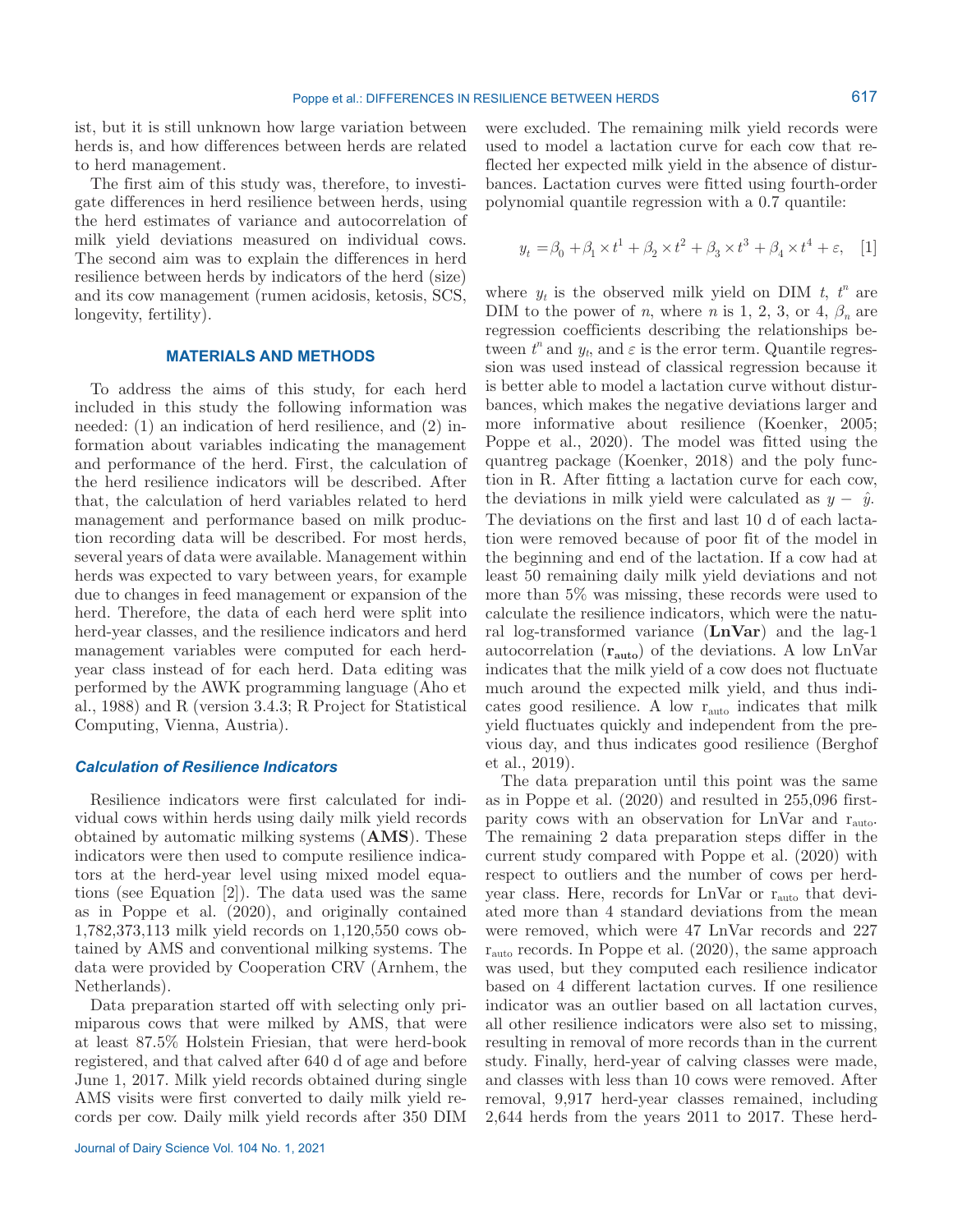year classes contained 227,615 cows with a record for LnVar and  $227,453$  cows with a record for  $r_{\text{auto}}$ . For a detailed description of the data preparation steps, including the number of records and cows remaining after each preparation step, see Table 1 in Poppe et al. (2020).

After calculating the LnVar and rauto of individual cows, for each herd-year the level of these traits was estimated, corrected for genetic effects and general year-season effects using a mixed model. By correcting for genetic and year-season effects, differences in LnVar or rauto between herds can be attributed only to herd management. The estimates of LnVar and r<sub>auto</sub> per herd-year were obtained using the following mixed animal model:

$$
y_{ijk} = HY_i + YS_j + a_k + e_{ijk}, \qquad [2]
$$

where  $y_{ijk}$  is the LnVar or  $r_{\text{auto}}$  of cow *k* in herd-year class  $i$  and year-season class  $j$ ,  $HY<sub>i</sub>$  is the fixed effect of herd-year of calving  $i$ ,  $YS<sub>j</sub>$  is the fixed effect of yearseason of calving *j* (4 seasons: January–March, April– June, July–September, October–December), *ak* is the random genetic effect of animal *k*, and *eijk* is a random error term. The following assumptions were made about the vector of random genetic effects, **a**, and the vector of residuals, **e**:  $\mathbf{a} \sim N\left(\mathbf{0}, \mathbf{A}\sigma_a^2\right)$ , and  $\mathbf{e} \sim N\left(\mathbf{0}, \mathbf{I}\sigma_e^2\right)$ , where **A** is the additive genetic relationship matrix, **I** is the identity matrix,  $\sigma_a^2$  is the additive genetic variance, and  $\sigma_e^2$  is the residual variance. The model was applied with ASReml 4.1 (Gilmour et al., 2015) and the pedigree included 5 generations of ancestors resulting in 758,921 animals. The estimates of LnVar and  $r_{\text{auto}}$  for each herd-year computed by the mixed model were used in our further analyses as measures of herd resilience. Herd-year classes with a high estimate for LnVar contain cows that have on average a highly variable daily milk yield, and herd-year classes with a high estimate for  $r_{\text{auto}}$  contain cows that have on average a slowly fluctuating milk yield.

# *Calculation of Herd Performance Variables from Milk Production Registration Data*

The second aim of this study was to investigate the relationships between the resilience indicators and variables indicating herd management. Variables indicating herd management were derived from milk production registration data, birth and calving dates, and information about breed and herd book status. These variables will be referred to as herd performance variables. Herd

performance variables were calculated for each herdyear class that also contained cows with resilience indicators. The data set with milk production registration records included 3-, 4-, 5-, or 6-weekly records on milk yield  $(kg)$ , fat percentage  $(\%)$ , protein percentage  $(\%)$ , lactose percentage  $(\%)$ , SCC, ureum, and a ketosis indication based on fat-protein ratio and Fouriertransform infrared measurements of milk acetone and milk β-hydroxybutyric acid (binary, only available for first 60 d after calving; Vosman et al., 2015). The original data set contained 9,272,501 records on 1,065,931 first-parity cows from 4,947 herds. However, only the 2,159,817 records on the 227,655 cows in the 9,917 herd-year classes that also had resilience indicators were used.

The herd performance variables are listed in Table 1. Part of the herd performance variables were based on the milk production recording data of the cows that also had a resilience indicator (that is, primiparous cows that met the inclusion requirements, such as being at least 87.5% Holstein Friesian and being herd-book registered). The other part of the herd performance variables, such as the herd size and average age, were based on pedigree data and calf dates of all cows in the herd-year, including older cows, crossbred cows, and so on. The herd performance variables that describe a mean of a trait were calculated by averaging the trait per cow, and then taking the mean of all cows in the herd-year. The herd performance variables that describe a proportion are the number of cows with a certain condition divided by the total number of cows that calved in the herd-year.

The SCS was derived from SCC as (CRV, 2018):

$$
SCS = 1,000 + 100 \times \left[2 \log \left(\frac{SCC}{1,000}\right)\right].
$$
 [3]

For the proportion of cows with 1 or more cases of elevated SCC, an SCC record was considered elevated if it was greater than 100,000 (Windig et al., 2005a; Hooijer et al., 2008). For the proportion of cows with 1 or more rumen acidosis indications, a rumen acidosis indication was given based on fat and protein content: when at least once during the lactation of a cow the fat content was lower than the protein content and at the same time lower than 4.00% (CRV, 2014), the cow received a score of 1, and otherwise 0. For the proportion of cows that survived to the second lactation, survival to second lactation was based on the second calving date: when a second calving date was known, a cow received a score of 1 and otherwise 0. If a herd-year class contained less than 10 cows with a record for a certain trait, the record for that herd-year class was set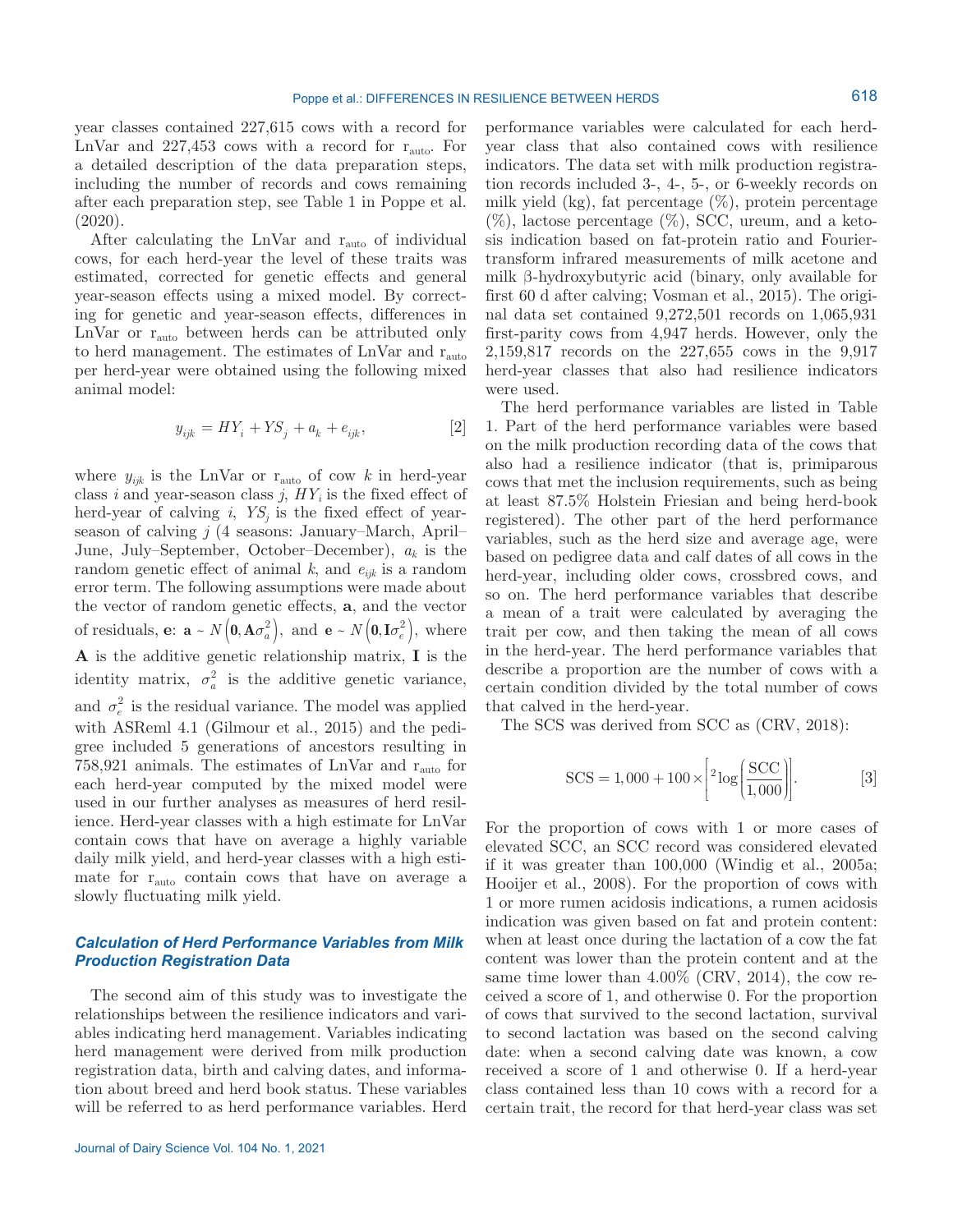### Poppe et al.: DIFFERENCES IN RESILIENCE BETWEEN HERDS

|  | Table 1. The herd performance variables, units, the type of cows on which each herd performance variable |  |  |  |  |  |
|--|----------------------------------------------------------------------------------------------------------|--|--|--|--|--|
|  | was based, and the number of records for each herd performance variable                                  |  |  |  |  |  |

| Herd performance variables                                   | Unit      | Cows on which<br>variable<br>is based <sup><math>\perp</math></sup> | Number of<br>herd-years<br>with record |
|--------------------------------------------------------------|-----------|---------------------------------------------------------------------|----------------------------------------|
| Mean milk yield                                              | Kilograms |                                                                     | 9,917                                  |
| Mean fat content                                             | %         |                                                                     | 9,914                                  |
| Mean protein content                                         | %         |                                                                     | 9,914                                  |
| Mean lactose content                                         | %         |                                                                     | 9,914                                  |
| Mean ureum content                                           |           |                                                                     | 9,566                                  |
| Mean SCS                                                     |           |                                                                     | 9,830                                  |
| Mean calving interval from first to second lactation         | Days      |                                                                     | 8,662                                  |
| Mean age at first calving                                    | Months    |                                                                     | 9,917                                  |
| Proportion of cows with at least 1 elevated SCC              |           |                                                                     | 9,830                                  |
| Proportion of cows with at least 1 rumen acidosis indication |           |                                                                     | 9,914                                  |
| Proportion of cows with at least 1 ketosis indication        |           |                                                                     | 8,977                                  |
| Proportion of cows that survived to second lactation         |           |                                                                     | 9,917                                  |
| Mean age                                                     | Years     |                                                                     | 9,917                                  |
| Number of cows calved                                        |           | 2                                                                   | 9,917                                  |
| Proportion of cows that are not 100% Holstein Friesian       |           | 2                                                                   | 9,917                                  |
| Proportion of cows that are herd-book registered             |           | 2                                                                   | 9,917                                  |

 $1<sup>1</sup>$  = primiparous cows with a resilience indicator in the herd-year class; 2 = all cows in the herd-year class.

to missing. Table 1 shows for each herd performance variable the number of remaining herd-year classes that were used for calculation of correlations (see Analyses section). For multiple regression, only herd-year classes could be used without missing herd performance variables, which were 7,828 classes (see Analyses section).

## *Analyses*

*Variation in LnVar and rauto Between Herd-Years and Consistency Between Years Within Herd.* To investigate variation in LnVar and r<sub>auto</sub> between herd-years, the standard deviation, minimum, and maximum of the herd-year estimates for LnVar and  $\rm r_{auto}$  were computed. To investigate the association between LnVar and rauto at herd-year level, Pearson correlations between the herd-year estimates of LnVar and rauto were calculated. In addition, for both traits, Pearson correlations were calculated between herd-year estimates within herd between different years, to investigate how consistent  $LnVar$  and  $r_{auto}$  were within herds over years.

*Associations Between Herd-Year Estimates and Herd Performance Variables.* Pearson correlations were calculated between the herd-year estimates of LnVar and rauto and the herd performance variables derived from milk production recording data. In addition, a multiple linear regression with stepwise model selection was performed with the herd-year estimates of LnVar and rauto as dependent variables and the herd performance variables as independent variables. Such a multiple regression yields partial effects of herd performance variables on LnVar and  $r_{\text{auto}}$  at herd-year level, conditional on the other variables involved. Stepwise model selection was performed using the StepAIC function from the MASS package (Venables and Ripley, 2002) in R. The stepwise model selection could only be performed on the 7,828 herd-years where none of the herd performance variables were missing. Multiple linear regression with stepwise model selection was performed both with mean milk yield included as a fixed independent variable, and without mean milk yield included as an independent variable, to investigate how milk yield level influences the effect of other herd performance variables on resilience. After performing stepwise model selection, the relative importance of each remaining variable was obtained using the calc. relimp function with the lmg metrics from the relaimpo package (Grömping, 2006). The lmg metric is based on sequential  $\mathbb{R}^2$ , but accounts for the effect of different orderings of regressors on the sequential  $\mathbb{R}^2$  and therefore takes the average across different orderings by permuting the order of the regressors (Grömping, 2006). The relative importance of a variable is thus in other words the average relative contribution of each variable to  $\mathbb{R}^2$ .

### **RESULTS**

# *Variation in LnVar and rauto Between Herd-Years*

The LnVar and r<sub>auto</sub> differed extensively between herd-year classes. The highest LnVar estimate was more than 6 times larger than the lowest LnVar estimate (Table 2). To illustrate this: the primiparous cows of the herd-year with the smallest LnVar had on average a standard deviation of 1.19 kg in their deviations from expected yield, whereas the primiparous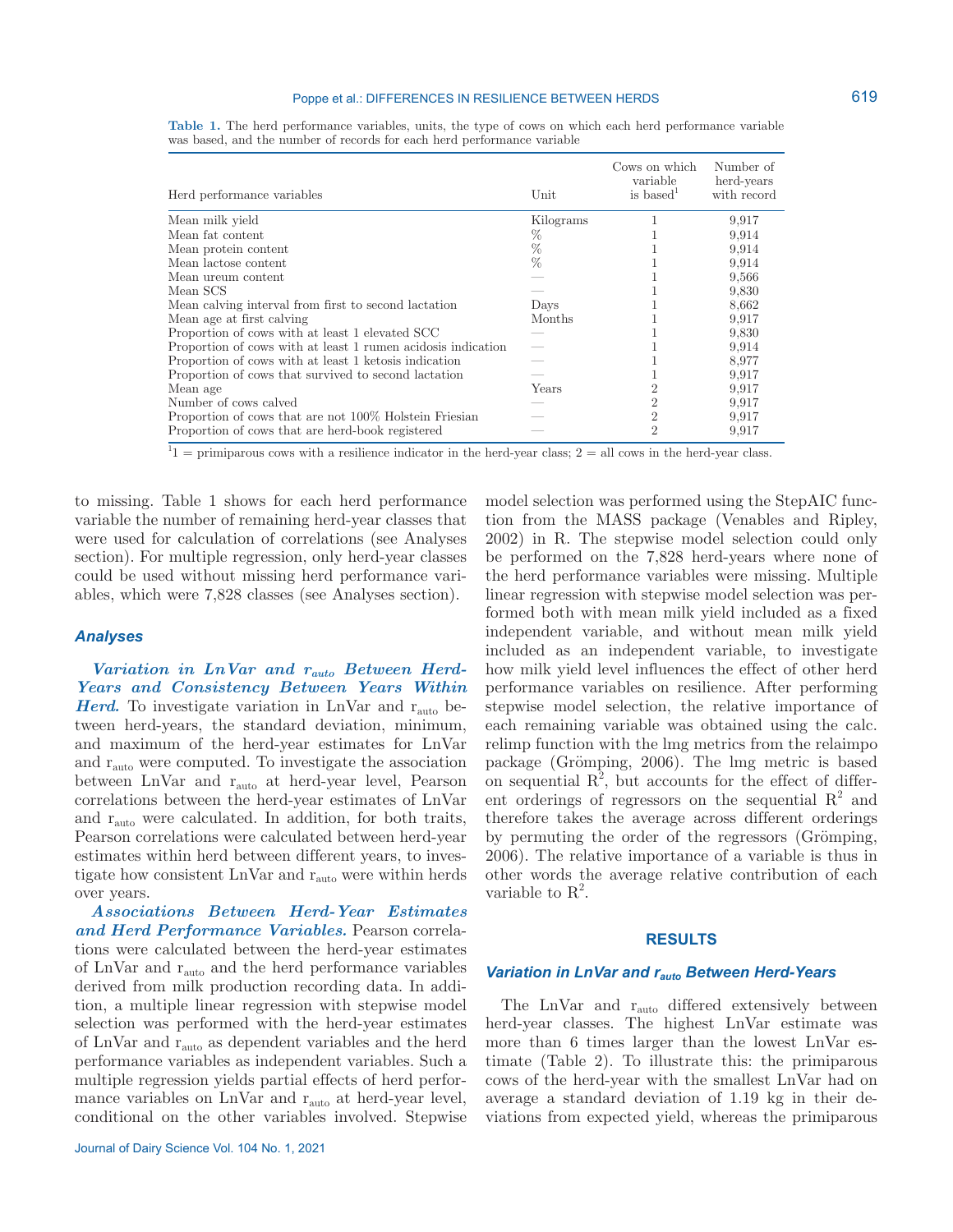**Table 2.** Descriptive statistics of the herd-year estimates of natural log-transformed variance of milk yield deviations (LnVar) and lag-1 autocorrelation of milk yield deviations  $(r_{\text{auto}})$ 

| Herd-year<br>estimate | Mean  | Minimum | Maximum | SD.   |
|-----------------------|-------|---------|---------|-------|
| LnVar                 | 1.339 | 0.381   | 2.557   | 0.269 |
| $r_{\text{auto}}$     | 0.554 | 0.183   | 0.817   | 0.084 |

cows of the herd-year with the largest LnVar had on average a standard deviation of 3.66 kg in their deviations from expected yield. The highest  $r_{\text{auto}}$  estimate was more than 4 times larger than the lowest  $r_{\text{auto}}$  estimate (Table 2). The first-parity cows of the herd-year class with the smallest  $r_{\text{auto}}$  had on average a correlation of 0.32 between subsequent deviations from expected yield, whereas the first-parity cows of the herd-year class with the largest  $r_{\text{auto}}$  had on average a correlation of 0.59 between subsequent deviations from expected yield. The herd-year estimates of LnVar and rauto were both normally distributed upon visual inspection. At herd-year level, LnVar was negatively correlated with  $r_{\text{auto}}$  (−0.34, *P* < 0.001), which means that herd-years with high LnVar tended to have low  $r_{\text{auto}}$ . Thus, if in a certain herd-year one of the indicators indicated good resilience, the other indicator tended to indicate poor resilience. In summary, herds differed extensively in the 2 resilience indicators LnVar and  $r_{\text{auto}}$ , and the 2 resilience indicators were negatively correlated at herd level.

# *Consistency of LnVar and rauto Within Herds Between Years*

Herd-year estimates of the same herds between years were positively correlated (Table 3): if a herd had a high  $\mathop{\textrm{LnVar}}$  or  $\mathop{\textrm{r}_\textrm{auto}}$  in a certain year, the herd also tended to have a high LnVar or r<sub>auto</sub> in other years. The correlations between years were stronger for LnVar (average: 0.58) than for  $r_{\text{auto}}$  (average: 0.53). The correlations between years decreased with the interval between years. The average correlation between herd-year estimates of subsequent years was  $0.69$  for LnVar, and  $0.64$  for  $r_{\text{auto}}$ (Table 3). In summary, the resilience indicators showed consistency within herds between years.

## *Association Between Herd-Year Estimates of Resilience Indicators and Herd Performance Variables*

The herd-year classes had a mean milk yield of 25.23 kg per day with 4.42% fat and 3.59% protein, and an SCS between 1,409 and 1,726 (Table 4). The correlations between LnVar and the herd performance

variables ranged from  $-0.18$  to 0.31 (Table 5). Herdyears with high LnVar (low resilience) tended to have high production (correlation 0.10), low fat content  $(-0.18)$ , low lactose content  $(-0.12)$ , high proportion of cows with a rumen acidosis indication (0.31), high SCS (0.19), high proportion of cows with an elevated SCC (0.20), long calving interval (0.14), low survival to second lactation  $(-0.13)$ , large herd size  $(0.12)$ , and low participation in the herd book (−0.10; *P* < 0.001). The correlations between  $r_{\text{auto}}$  and the herd performance variables ranged from  $-0.17$  to 0.14 (Table 5). Herdyears with high  $r_{\text{auto}}$  (low resilience) tended to have a high production (correlation 0.13) and a high proportion of cows with a ketosis indication (0.14), but a low proportion of cows with a rumen acidosis indication  $(-0.12)$ , low SCS  $(-0.17)$ , and low proportion of cows with elevated SCC  $(-0.15; P < 0.001)$ . In summary, LnVar and  $r_{\text{auto}}$  at herd-year level were correlated with several herd performance variables, and especially the correlation between the herd-year estimate of LnVar and the proportion of cows with a rumen acidosis indication was considerable (0.31).

# *Partial Effects of the Herd Performance Variables on LnVar and rauto*

The model for LnVar remaining after stepwise model selection explained 20% of the variation, and when including mean milk yield this increased to 21% (Table 6). All regression coefficients were in the same direction as the correlations in Table 5, regardless if mean milk yield was included or not. Moreover, the relative importances of the explanatory variables were similar in the models with and without mean milk yield. The proportion of cows with a rumen acidosis indication had the highest relative importance in both the model without mean milk yield and the model with mean milk yield (0.37 and 0.40, respectively), followed by the herd

**Table 3.** Pearson correlations of herd-year estimates between years within herds<sup>1</sup>

|      |      |      |      | Year |      |      |      |
|------|------|------|------|------|------|------|------|
| Year | 2011 | 2012 | 2013 | 2014 | 2015 | 2016 | 2017 |
| 2011 |      | 0.72 | 0.56 | 0.54 | 0.47 | 0.48 | 0.38 |
| 2012 | 0.68 |      | 0.68 | 0.58 | 0.56 | 0.53 | 0.48 |
| 2013 | 0.55 | 0.60 |      | 0.65 | 0.61 | 0.57 | 0.49 |
| 2014 | 0.56 | 0.52 | 0.63 |      | 0.66 | 0.60 | 0.52 |
| 2015 | 0.55 | 0.47 | 0.55 | 0.61 |      | 0.71 | 0.60 |
| 2016 | 0.50 | 0.47 | 0.55 | 0.55 | 0.67 |      | 0.69 |
| 2017 | 0.31 | 0.32 | 0.44 | 0.43 | 0.57 | 0.63 |      |

1 Correlations for herd-year estimates of natural log-transformed variance of milk yield deviations are above the diagonal, and correlations for herd-year estimates of lag-1 autocorrelation of milk yield deviations are below the diagonal.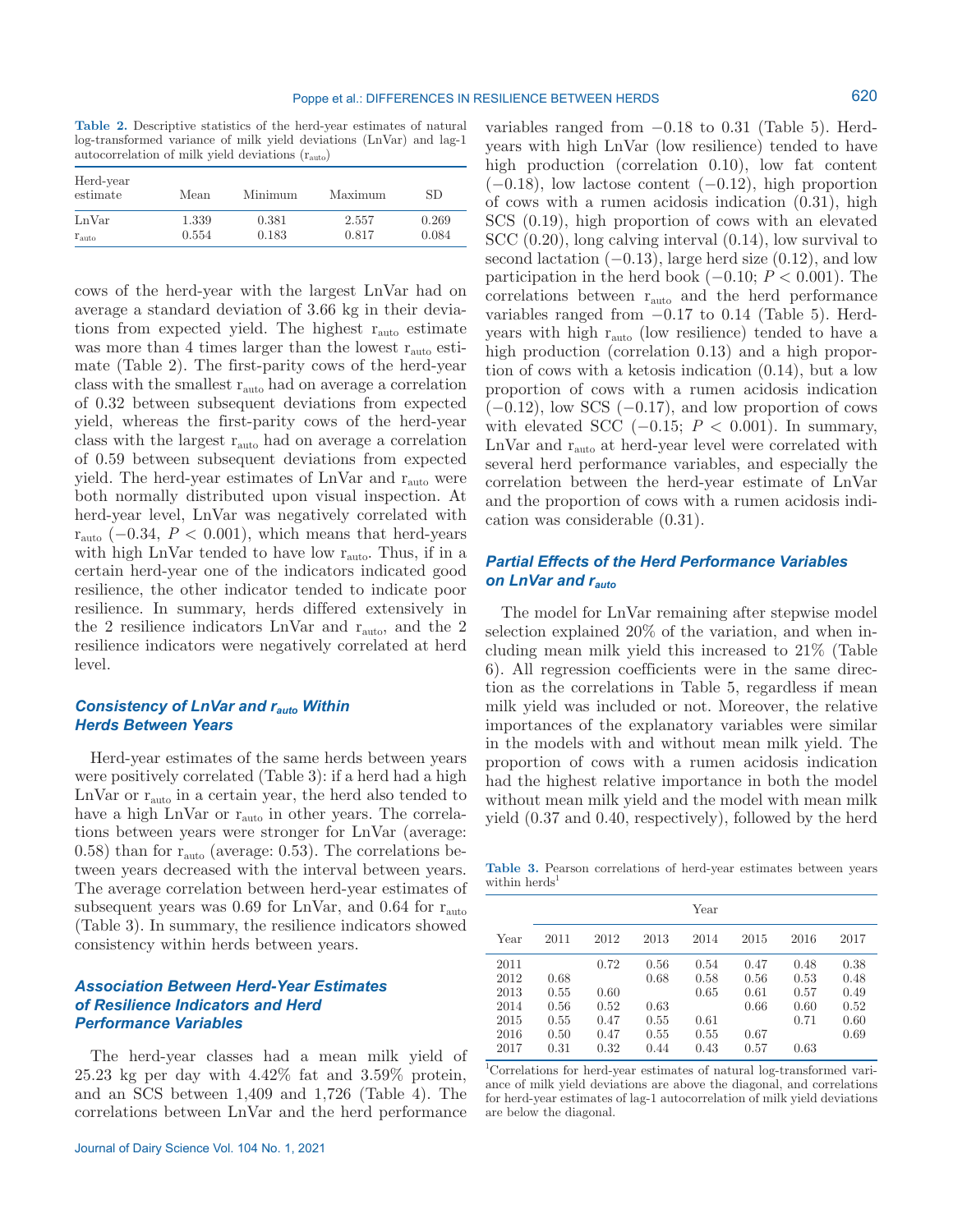**Table 4.** Descriptive statistics of the herd performance variables based on milk production recording data

| Herd performance<br>variable | Mean   | SD    | Minimum | Maximum |
|------------------------------|--------|-------|---------|---------|
| Milk $(kg)$                  | 25.23  | 2.90  | 13.70   | 37.07   |
| Fat $(\%)$                   | 4.42   | 0.19  | 3.73    | 5.24    |
| Protein $(\%)$               | 3.59   | 0.11  | 3.17    | 4.05    |
| Lactose $(\%)$               | 4.64   | 0.05  | 4.41    | 4.81    |
| Ureum                        | 23.00  | 2.45  | 11.37   | 33.70   |
| <b>SCS</b>                   | 1,564  | 45.43 | 1,409   | 1,726   |
| CIN(d)                       | 402.10 | 28.23 | 336.50  | 676.70  |
| CA (mo)                      | 25.40  | 1.34  | 21.45   | 34.17   |
| PropSCC                      | 0.67   | 0.17  | 0.08    | 1.00    |
| PropACI                      | 0.20   | 0.14  | 0.00    | 1.00    |
| PropKET                      | 0.08   | 0.09  | 0.00    | 0.90    |
| PropSURV                     | 0.85   | 0.13  | 0.00    | 1.00    |
| Age $(yr)$                   | 4.00   | 0.34  | 1.97    | 5.61    |
| Herd size                    | 108.20 | 47.63 | 13      | 485     |
| PropNonHF                    | 0.22   | 0.18  | 0.00    | 1.00    |
| PropReg                      | 0.95   | 0.07  | 0.22    | 1.00    |

 ${}^{1}\text{Milk}$  = mean milk yield; fat = mean fat content; protein = mean protein content; lactose = mean lactose content; ureum = mean ureum  $\text{const}; \text{SCS} = \text{mean somatic cell score}; \text{CIN} = \text{mean calving inter-}$ val from first to second lactation;  $CA = \text{mean age at first calving};$ PropSCC = proportion of cows with at least 1 elevated somatic cell count; PropACI = proportion of cows with at least 1 rumen acidosis indication;  $\operatorname{Prop}\nolimits\!\operatorname{KET}\nolimits$  = proportion of cows with at least 1 ketosis indication; PropSURV = proportion of cows that survived to second lactation; age = mean age; herd size = number of cows calved; PropNonHF = proportion of cows that are not 100% Holstein Friesian; PropREG = proportion of cows that are herd-book registered.

size (0.12 and 0.11, respectively). Mean milk yield itself had a relative importance of 0.08. In summary, the proportion of cows with a rumen acidosis indication explained most variation in LnVar across herd-years, and the mean milk yield level had little effect on this association.

The model for  $r_{\text{auto}}$  remaining after stepwise model selection explained 8% of the variation, and when including mean milk yield this increased to 10% (Table 7). All regression coefficients, except the one for the proportion of non-Holstein Friesian cows, were in the same direction as the correlations in Table 5, regardless if mean milk yield was included or not. When including mean milk yield in the model, the relative importance of the proportion of cows with a ketosis indication decreased from 0.22 to 0.16 compared with excluding mean milk yield from the model. The relative importance of mean SCS decreased from 0.19 to 0.14. In the model without mean milk yield, the proportion of cows with a ketosis indication had the highest relative importance (0.22), whereas in the model with mean milk yield the proportion of first-parity cows with a rumen acidosis indication had the highest relative importance (0.19). Mean milk yield itself had a relative importance of 0.16. In summary, differences in  $r_{\text{auto}}$ between herd-years could be partly explained by herd

**Table 5.** Pearson correlations of herd-year estimates of the resilience indicators natural log-transformed variance of milk yield deviations (LnVar) and lag-1 autocorrelation of milk yield deviations (rauto) with the herd performance variables

|                                           | Resilience indicator                          |            |                                                                                                                        |            |  |  |  |
|-------------------------------------------|-----------------------------------------------|------------|------------------------------------------------------------------------------------------------------------------------|------------|--|--|--|
|                                           | LnVar                                         |            | $r_{\text{auto}}$                                                                                                      |            |  |  |  |
| Herd performance<br>variable <sup>1</sup> | Correlation with herd<br>performance variable | $P$ -value | Correlation with herd<br>performance variable                                                                          | $P$ -value |  |  |  |
| Milk (kg)                                 | 0.10                                          | < 0.001    | 0.13                                                                                                                   | < 0.001    |  |  |  |
| Fat $(\%)$                                | $-0.18$                                       | < 0.001    | 0.03                                                                                                                   | 0.011      |  |  |  |
| Protein $(\%)$                            | $-0.02$                                       | 0.115      | $-0.05$                                                                                                                | < 0.001    |  |  |  |
| Lactose $(\%)$                            | $-0.12$                                       | < 0.001    | 0.04                                                                                                                   | < 0.001    |  |  |  |
| Ureum                                     | 0.01                                          | 0.372      | 0.02                                                                                                                   | 0.024      |  |  |  |
| $_{\rm SCS}$                              | 0.19                                          | < 0.001    | $-0.17$                                                                                                                | < 0.001    |  |  |  |
| CIN(d)                                    | 0.14                                          | < 0.001    | 0.00                                                                                                                   | 0.772      |  |  |  |
| CA (mo)                                   | 0.08                                          | < 0.001    | 0.00                                                                                                                   | 0.940      |  |  |  |
| PropSCC                                   | 0.20                                          | < 0.001    | $-0.15$                                                                                                                | < 0.001    |  |  |  |
| PropACI                                   | 0.31                                          | < 0.001    | $-0.12$                                                                                                                | < 0.001    |  |  |  |
| PropKET                                   | 0.03                                          | 0.009      | 0.14                                                                                                                   | < 0.001    |  |  |  |
| PropSURV                                  | $-0.13$                                       | < 0.001    | 0.03                                                                                                                   | 0.003      |  |  |  |
| Age (yr)                                  | $-0.05$                                       | < 0.001    | 0.02                                                                                                                   | 0.014      |  |  |  |
| Herd size                                 | 0.12                                          | < 0.001    | $-0.08$                                                                                                                | < 0.001    |  |  |  |
| PropNonHF                                 | 0.01                                          | 0.225      | $-0.03$                                                                                                                | 0.009      |  |  |  |
| PropREG                                   | $-0.10$                                       | < 0.001    | 0.05                                                                                                                   | < 0.001    |  |  |  |
|                                           |                                               |            | $\frac{1}{2}$ Mille — maan mille vialde fat — maan fat gantante puotain — maan puotain gantante laataga — maan laataga |            |  |  |  |

 ${}^{1}\text{Milk}$  = mean milk yield; fat = mean fat content; protein = mean protein content; lactose = mean lactose content; ureum = mean ureum content; SCS = mean somatic cell score; CIN = mean calving interval from first to second lactation;  $CA =$  mean age at first calving; PropSCC = proportion of cows with at least 1 elevated somatic cell count; PropACI = proportion of cows with at least 1 rumen acidosis indication; PropKET = proportion of cows with at least 1 ketosis indication; PropSURV = proportion of cows that survived to second lactation; age = mean age; herd size = number of cows calved; PropNonHF = proportion of cows that are not 100% Holstein Friesian; PropREG = proportion of cows that are herd-book registered.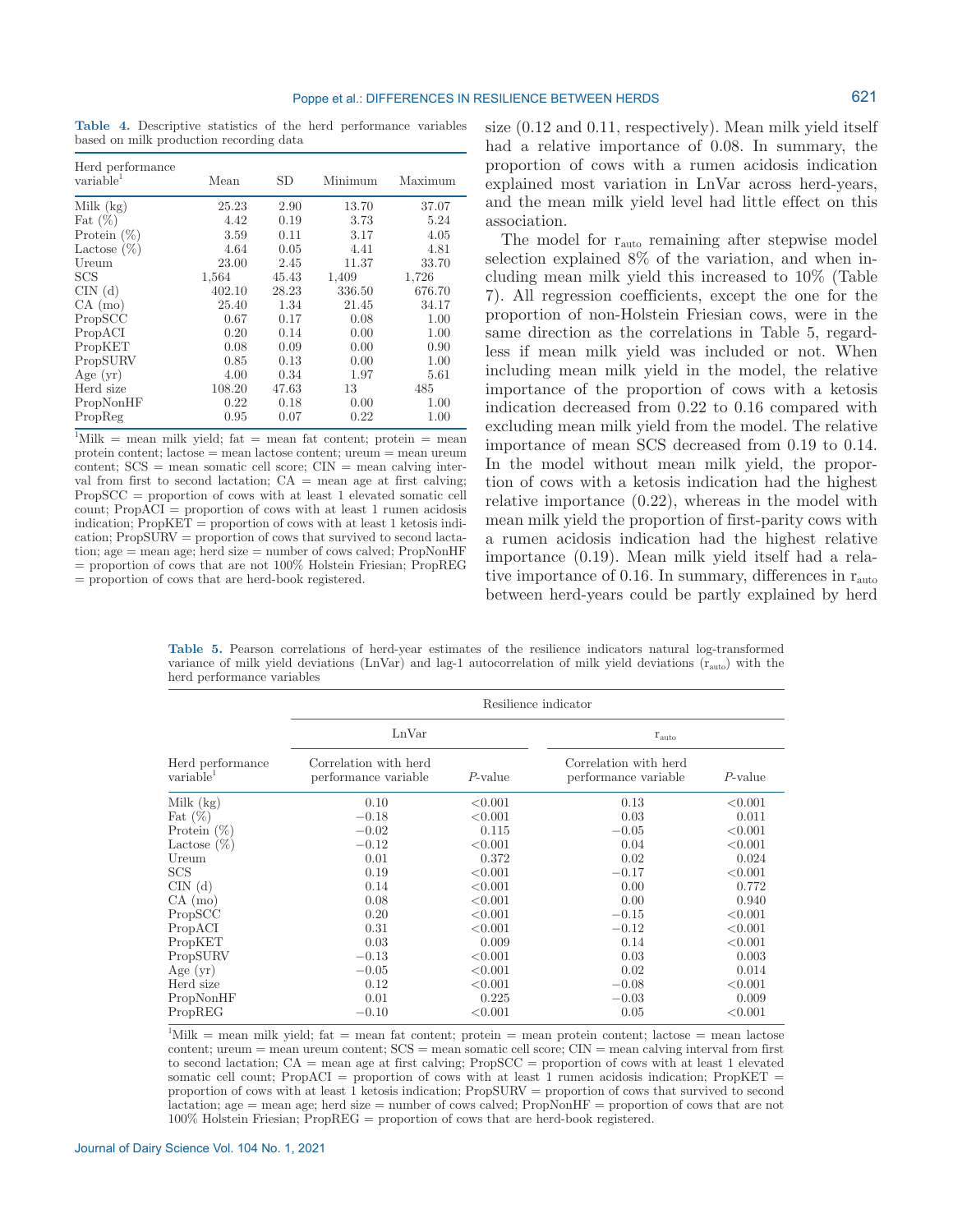performance variables obtained from milk production registration recording, and mean milk yield affected the associations between some herd performance variables and  $r_{\text{auto}}$ .

## **DISCUSSION**

This study investigated herd differences between 2 resilience indicators, LnVar and rauto, measured on individual cows. Low LnVar of a cow indicates that milk yield does not fluctuate a lot from day to day, and low rauto indicates that milk yield of a cow recovers upon a disturbance quickly rather than slowly. Therefore, low LnVar and  $r_{\text{auto}}$  were expected to indicate cows with good resilience (Berghof et al., 2019). Because herdyears with low herd-year estimates for the resilience indicators had low LnVar and rauto among cows, low herd-year estimates were expected to indicate good herd resilience. This study showed that herd-year estimates of LnVar and rauto differed between herd-years. Because the variation between herds was corrected for genetic effects and general year-season effects, this indicates that herd management affects LnVar and rauto. Other studies also found variation in herd estimates resulting from genetic analyses, especially for production traits and SCS (Koivula et al., 2007; Caccamo et al., 2008; Stoop et al., 2008). This study also showed that herds with high LnVar tended to have worse health and a lower survival than herds with low LnVar. These associations confirm the importance of herd LnVar as an indicator of herd resilience. However, the associations between  $r_{\text{auto}}$  and herd performance variables were ambiguous, which may indicate that r<sub>auto</sub> at herd level is less directly associated with health-related traits and therefore might be perceived as not being a good indicator of resilience. In the following paragraphs, we will first discuss the meaning of herd resilience, we will then discuss the associations of  $LNar$  and  $r_{\text{auto}}$  with the herd performance indicators in more detail, and finally we will discuss potential application for improvement of herd management.

Throughout the paper, we have considered LnVar and rauto at herd level as indicators of herd resilience. It is, however, important to discuss that herd resilience consists of 2 aspects, which could not be disentangled in our study. The first aspect of herd resilience is the control of number and severity of disturbances in the herd. With respect to this aspect, herds are resilient if

**Table 6.** Results from multiple linear regression with stepwise model selection of the herd-year estimates of natural log-transformed variance of milk yield deviations on the herd performance variables1

|                                                    | Milk excluded             |                        | Milk fixed                |                        |  |
|----------------------------------------------------|---------------------------|------------------------|---------------------------|------------------------|--|
| $\rm Herd$<br>performance<br>variable <sup>2</sup> | Regression<br>coefficient | Relative<br>importance | Regression<br>coefficient | Relative<br>importance |  |
| Milk (kg)                                          |                           |                        | 1.16E-04                  | 0.08                   |  |
| Fat $(\%)$                                         | $-1.20E-05$               | 0.11                   |                           |                        |  |
| Protein $(\%)$                                     |                           |                        | $-8.13E-06$               | 0.00                   |  |
| Lactose $(\%)$                                     | $-7.24E-05$               | 0.07                   | $-7.98E-05$               | 0.07                   |  |
| Ureum                                              |                           |                        |                           |                        |  |
| $_{\mathrm{SCS}}$                                  | $4.58E-04$                | 0.09                   | 5.29E-04                  | 0.09                   |  |
| CIN(d)                                             | $6.55E-04$                | 0.04                   | $6.42E-04$                | 0.04                   |  |
| CA (mo)                                            | 7.36E-03                  | 0.01                   | $8.56E-03$                | 0.01                   |  |
| PropACI                                            | $4.93E-01$                | 0.37                   | 5.14E-01                  | 0.40                   |  |
| PropKET                                            | $1.33E-01$                | 0.01                   | 5.45E-02                  | 0.00                   |  |
| PropSURV                                           | $-2.06E-01$               | 0.04                   | $-2.18E-01$               | 0.04                   |  |
| PropSCC                                            | $1.99E-01$                | 0.10                   | $2.20E-01$                | 0.11                   |  |
| Age $(yr)$                                         | $-5.31E-02$               | 0.02                   | $-3.79E-02$               | 0.01                   |  |
| Herd size                                          | 8.98E-04                  | 0.12                   | $8.52E-04$                | 0.11                   |  |
| PropNonHF                                          |                           |                        |                           |                        |  |
| PropREG                                            | $-2.62E-01$               | 0.03                   | $-3.11E-01$               | 0.03                   |  |
| Adjusted $R^2$                                     |                           | 0.20                   |                           | 0.21                   |  |

<sup>1</sup>Regression coefficients and relative importances are shown for the herd performance variables remaining in the model after stepwise model selection, both when mean milk yield based on milk production recording (Milk) was excluded as an independent variable, and when Milk was included as an independent variable. Adjusted coefficients of determination  $(R^2)$  of the models are shown in the bottom row.

 $^{2}$ Milk = mean milk yield; fat = mean fat content; protein = mean protein content; lactose = mean lactose content; ureum = mean ureum content; SCS = mean somatic cell score; CIN = mean calving interval from first to second lactation;  $CA =$  mean age at first calving; PropSCC = proportion of cows with at least 1 elevated somatic cell count; PropACI = proportion of cows with at least 1 rumen acidosis indication; PropKET = proportion of cows with at least 1 ketosis indication; PropSURV = proportion of cows that survived to second lactation; age = mean age; herd size = number of cows calved; PropNonHF = proportion of cows that are not 100% Holstein Friesian; PropREG = proportion of cows that are herd-book registered.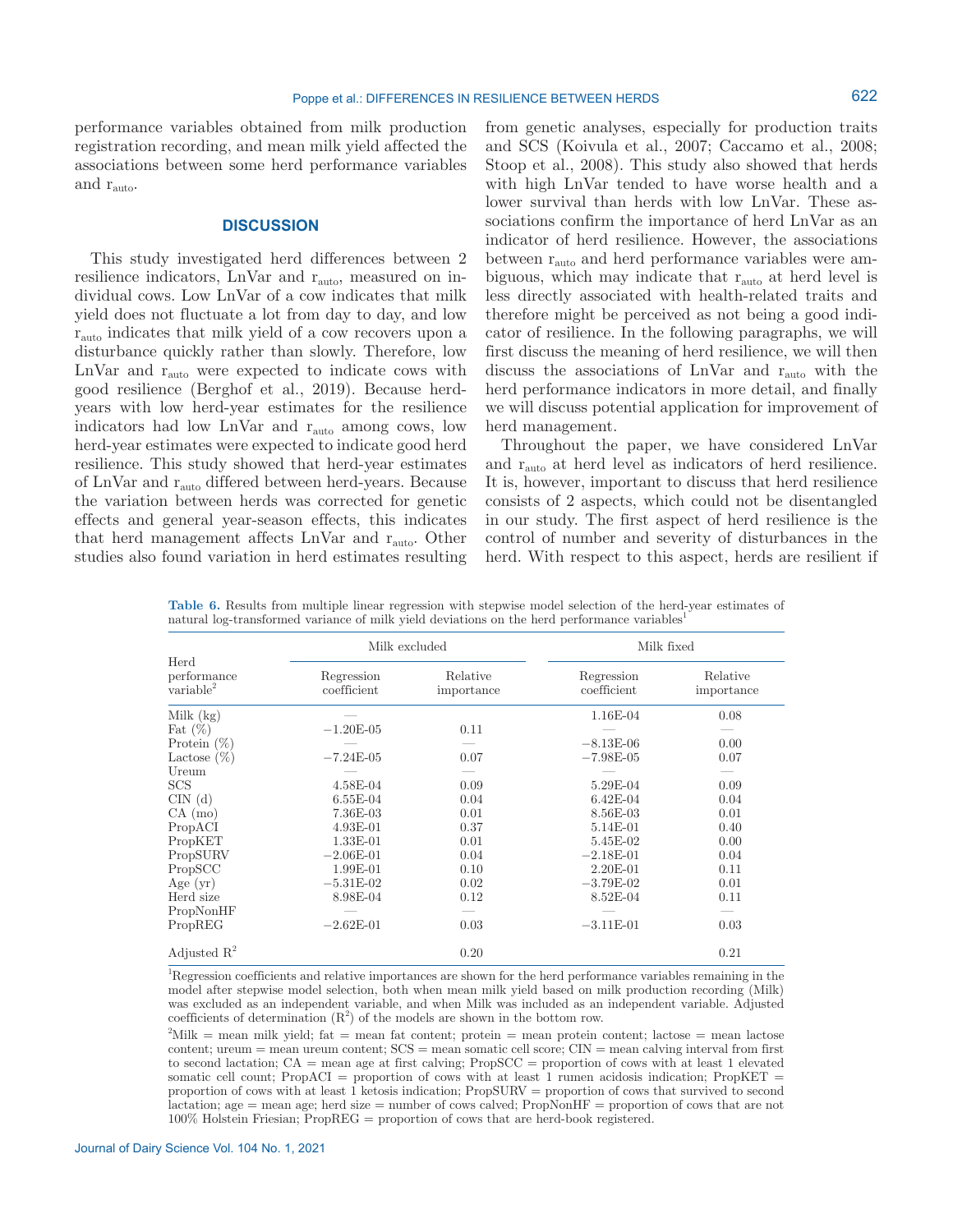#### Poppe et al.: DIFFERENCES IN RESILIENCE BETWEEN HERDS

|                                              | Milk excluded             |                        | Milk fixed                |                        |  |
|----------------------------------------------|---------------------------|------------------------|---------------------------|------------------------|--|
| Herd<br>performance<br>variable <sup>2</sup> | Regression<br>coefficient | Relative<br>importance | Regression<br>coefficient | Relative<br>importance |  |
| Milk $(kg)$                                  |                           |                        | $4.68E-05$                | 0.16                   |  |
| Fat $(\%)$                                   | $-2.83E-06$               | 0.02                   |                           |                        |  |
| Protein $(\%)$                               |                           |                        | $-1.40E-06$               | 0.02                   |  |
| Lactose $(\%)$                               | 5.61E-06                  | 0.01                   |                           |                        |  |
| Ureum                                        | $6.54E-04$                | 0.00                   | 8.76E-04                  | 0.00                   |  |
| SCS                                          | $-2.37E-04$               | 0.19                   | $-2.14E-04$               | 0.14                   |  |
| CIN(d)                                       | 1.47E-04                  | 0.02                   | 1.45E-04                  | 0.02                   |  |
| CA (mo)                                      | 1.58E-03                  | 0.01                   | $1.64E-03$                | 0.01                   |  |
| PropACI                                      | $-8.19E-02$               | 0.18                   | $-8.53E-02$               | 0.19                   |  |
| PropKET                                      | $1.26E-01$                | 0.22                   | $9.90E-02$                | 0.16                   |  |
| PropSURV                                     | 3.46E-02                  | 0.03                   | 2.68E-02                  | 0.02                   |  |
| PropSCC                                      | $-3.16E-02$               | 0.14                   | $-2.21E-02$               | 0.10                   |  |
| Age $(yr)$                                   |                           |                        | 8.57E-03                  | 0.01                   |  |
| Herd size                                    | $-1.76E-04$               | 0.14                   | $-1.98E-04$               | 0.14                   |  |
| PropNonHF                                    | 1.58E-02                  | 0.00                   | 2.71E-02                  | 0.01                   |  |
| PropREG                                      | $6.39E-02$                | 0.02                   | 6.41E-02                  | 0.02                   |  |
| Adjusted $\mathbb{R}^2$                      |                           | 0.08                   |                           | 0.10                   |  |

**Table 7.** Results from multiple linear regression with stepwise model selection of the herd-year estimates of lag-1 autocorrelation of milk yield deviations on the herd performance variables

<sup>1</sup>Regression coefficients and relative importances are shown for the herd performance variables remaining in the model after stepwise model selection, both when the herd performance variable mean milk yield based on milk production recording (milk) was excluded as an independent variable, and when milk was included as an independent variable. Adjusted coefficients of determination  $(R^2)$  of the models are shown in the bottom row.  $^{2}$ Milk = mean milk yield; fat = mean fat content; protein = mean protein content; lactose = mean lactose content; ureum = mean ureum content; SCS = mean somatic cell score; CIN = mean calving interval from first to second lactation; CA = mean age at first calving; PropSCC = proportion of cows with at least 1 elevated somatic cell count; PropACI = proportion of cows with at least 1 rumen acidosis indication; PropKET = proportion of cows with at least 1 ketosis indication; PropSURV = proportion of cows that survived to second lactation; age = mean age; herd size = number of cows calved; PropNonHF = proportion of cows that are not 100% Holstein Friesian; PropREG = proportion of cows that are herd-book registered.

management reduces exposure of cows to disturbances. For example, hygiene practices can reduce exposure to pathogens (Deng et al., 2019), and roof insulation can reduce exposure to extreme weather (Fournel et al., 2017). The second aspect of herd resilience is the ability of cows in a herd to cope with disturbances. With respect to this aspect, herds are resilient if management reduces vulnerability of cows to disturbances. For example, feeding an adequate amount of vitamins and minerals can reduce vulnerability to mastitis pathogens (Heinrichs et al., 2009). The resilience indicators in this study capture both aspects of herd resilience simultaneously, and in the case of high LnVar or  $r_{\text{auto}}$ it is unknown whether it is the result of a high number of disturbances or the lack of ability of the cows to respond to disturbances, or a combination of the 2 aspects. Although it is unknown from our resilience indicators which aspect leads to poor herd resilience, high LnVar and  $r_{\text{auto}}$  can still provide a sign that management may need improvement.

Herd resilience is expected to be affected by multiple factors and is not a direct measure of health, survival, or fertility. Nevertheless, herds with a high LnVar among cows tended to have a high proportion of cows with a rumen acidosis indication, high SCS, a high proportion of cows with elevated SCC, low survival to second lactation, long calving interval, a high proportion of cows with a ketosis indication and high age at first calving. These relations suggest that high LnVar is also indicative of the health, survival, and fertility status of the herd. It is not surprising that LnVar is indicative of health traits, because rumen acidosis (Krause and Oetzel, 2006; Enemark, 2008; Humer et al., 2018), mastitis (Rajala-Schultz et al., 1999b; Gröhn et al., 2004; Halasa et al., 2009), and ketosis (Rajala-Schultz et al., 1999a) can all lead to drops in milk yield in individual cows. A high number of cows with drops in yield in a herd will lead to increased mean LnVar at the herd level as well. In addition, the effect of health problems on LnVar in individual cows will likely be reinforced by the increased vulnerability to other disturbances once a cow has a health problem, such as subclinical ketosis (Raboisson et al., 2014). Furthermore, if high LnVar indicates reduced health, and we assume that reduced health is related to low survival (Beaudeau et al., 1995; Neerhof et al., 2000) and poor fertility (Fourichon et al., 2000; Wolfenson et al., 2015), then high LnVar is also expected to be related to low survival and fertility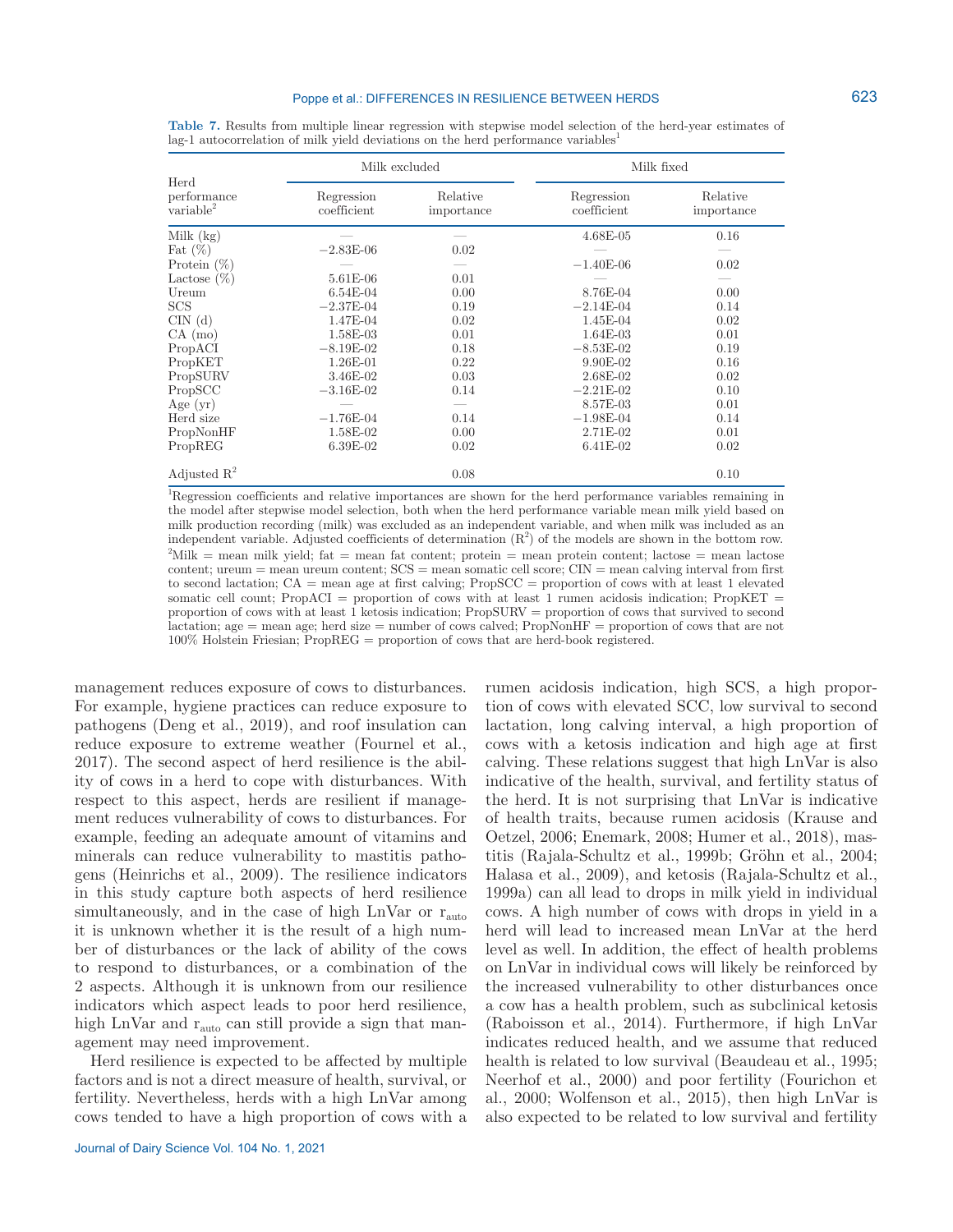as we observed. In addition, there may be management practices, such as feeding frequency (DeVries, 2019), that underlie both LnVar and health and fertility traits. Although correlations between the herd performance variables and LnVar were in the expected direction, most of them were weak. However, strong correlations were not expected because LnVar indicates general resilience that is affected by many factors (Putz et al., 2019; Poppe et al., 2020). If the correlation with, for example, SCC, would be strong, LnVar would be a mastitis indicator rather than a general resilience indicator. The fact that all correlations with health and survival traits were favorable, without any exception, is an important confirmation that LnVar indicates general herd resilience.

The positive association between LnVar and the proportion of cows with a rumen acidosis indication was by far the most important one. This association may suggest that management practices that lead to rumen acidosis, such as feeding too many rapidly fermentable carbohydrates (Krause and Oetzel, 2006; Enemark, 2008; Humer et al., 2018), are important factors contributing to an increased LnVar. This association is as expected because a decreased rumen pH can result in a reduction in feed intake, followed by an increase in feed intake (Humer et al., 2018). This fluctuating feed intake pattern can lead to a variable milk yield (increased LnVar). However, in this study, we used an indicator of rumen acidosis based on an inverted fat-protein ratio, which is not the same as true rumen acidosis. Not only intake of large amounts of rapidly fermentable carbohydrates, but also grazing can increase the probability of an inverted fat-protein ratio (Elgersma et al., 2004; Couvreur et al., 2006). Yet, grazing does not necessarily deprive health (Dijkstra et al., 2020). Grazing is also likely to lead to a higher LnVar than TMR due to variations in grass quality, which may explain the positive association between LnVar and the proportion of cows with a rumen acidosis indication. Because of the expected association between LnVar and the application of grazing, as well as application of different grazing strategies within and between herds, it is important to properly account for grazing in future research, especially in the relationship between LnVar and the rumen acidosis indication.

A positive correlation was observed between LnVar and mean milk yield, which was in accordance to some hypotheses, but in contrast to others. To start with the contrasting one, we may hypothesize that a high mean milk yield is related to low LnVar (negative association) because environments that lead to high milk yield have been shown to be related to good udder health (Haile-Mariam et al., 2003; Montaldo et al., 2010) and few drops in milk yield (Windig et al., 2005b). However, a hypothesis that is in accordance with our results is that LnVar and mean milk yield are positively associated because of scaling. From a statistical perspective, an increase in mean of a trait leads to a proportional increase in variance (Falconer and Mackay, 1996). However, scaling cannot be the only reason for the positive association between LnVar and milk yield because herds with high LnVar also tended to have a higher coefficient of variation (SD/mean) than herds with a low LnVar (data not shown). From a feeding perspective, we may also hypothesize a positive association between LnVar and mean milk yield. Feeding large proportions of rapidly fermentable carbohydrates results in a high milk yield, but also increases the risk of rumen acidosis (Krause and Oetzel, 2006; Enemark, 2008; Humer et al., 2018), which was indicated to be related to high LnVar. The observed positive correlation between Ln-Var and mean milk yield is probably a result of all 3 hypotheses and therefore also not very strong.

Previous studies have suggested that high r<sub>auto</sub> indicates reduced resilience (Scheffer, 2009; Berghof et al., 2019; Poppe et al., 2020). The positive association between  $r_{\text{auto}}$  and the proportion of cows with a ketosis indication suggests that high  $r_{\text{auto}}$  among cows indicates reduced herd resilience: ketosis reduces milk yield (Rajala-Schultz et al., 1999a; Raboisson et al., 2014), and reduces resilience to further disturbances (Raboisson et al., 2014). However, herds with high  $r_{\text{auto}}$  among their cows also tended to have low SCS, low incidence of cows with an elevated SCC, low proportion of cows with a rumen acidosis indication, and high survival. These associations indicate that a low instead of a high  $r_{\text{auto}}$  is a sign of decreased resilience. Moreover,  $r_{\text{auto}}$  and LnVar were negatively correlated  $(-0.34)$  at herd level, whereas a positive association was expected if high  $r_{\text{auto}}$ indicated poor resilience. An explanation for the finding that poor resilience could be indicated by both high and low r<sub>auto</sub> could be that drops with slow recovery lead to increased  $\rm r_{\rm auto},$  whereas deep drops that immediately recover lead to low r<sub>auto</sub>. Both types of drops are signs of poor resilience, but lead to opposing r<sub>auto</sub>.

Because of the ambiguous correlations of  $r_{\text{auto}}$  with the herd performance variables,  $r_{\text{auto}}$  by itself is not a good indicator of resilience at the herd level. However, in combination with increased LnVar, the herd-year estimates of  $r_{\text{auto}}$  may provide information about recovery. If a herd has both a high LnVar and a high  $r_{\text{auto}}$ , drops in milk yield occur and the recovery is slow. If a herd has a high LnVar but a low  $r_{\text{auto}}$ , drops occur but recovery is fast. Therefore, resilience may be more severely affected in herds with high LnVar and high  $r_{\text{auto}}$  than in herds with high LnVar but low  $r_{\text{auto}}$ . In summary,  $r_{\text{auto}}$  is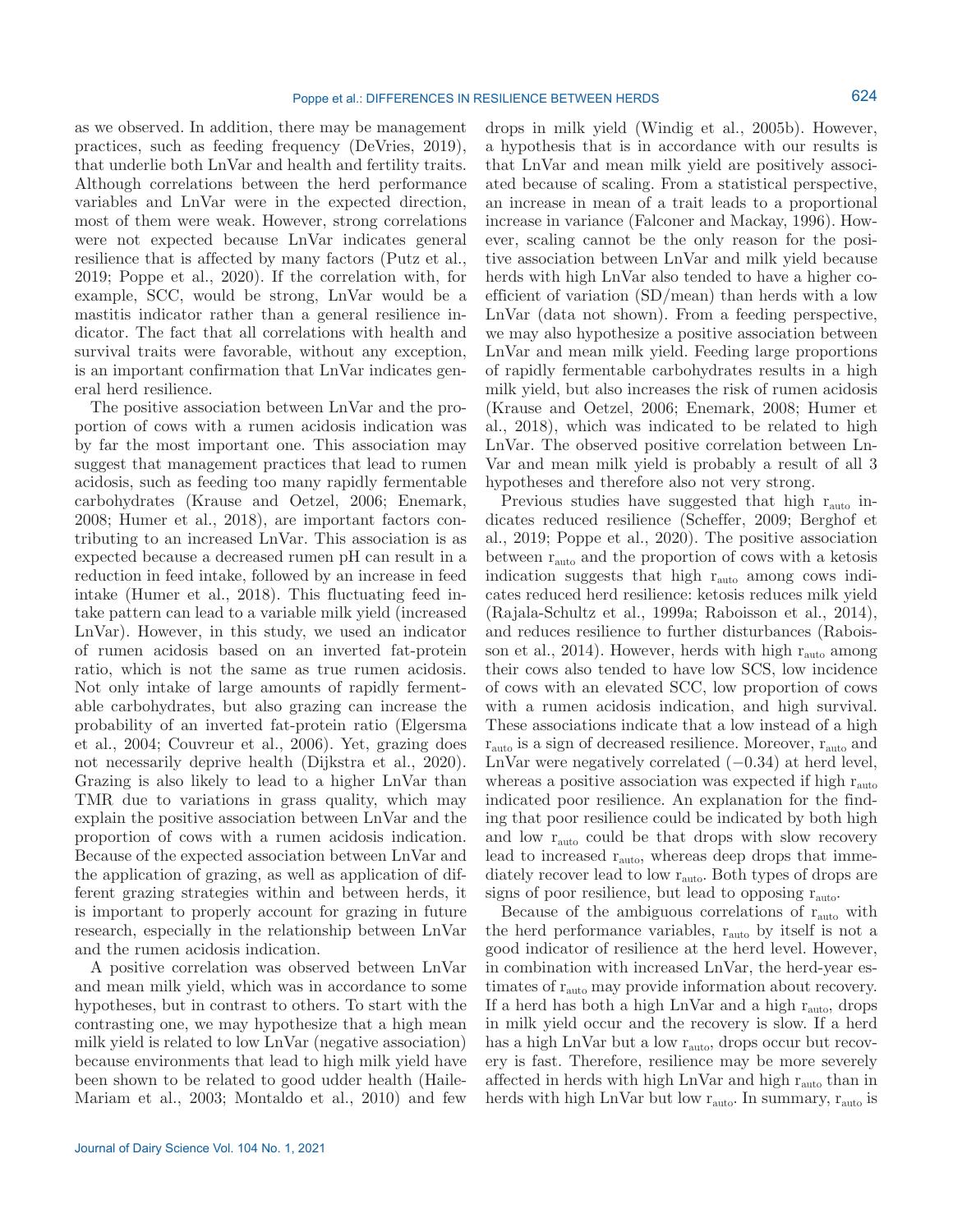by itself not a good resilience indicator, but an index of LnVar and  $r_{\text{auto}}$  may be a better indicator of resilience at herd level than LnVar alone.

The question still remains how the index of LnVar and rauto should be used as a management tool, given that AMS systems provide warning tools related to drops in milk yield as well. The most important application is the tactical and strategic benchmarking of the resilience of a herd relative to other herds and relative to the previous year. This benchmarking may assist farmers in making tactical or strategic decisions, such as changing the feeding regimen. Warnings provided by AMS have a different purpose than the resilience indicators because they act on the operational level rather than the tactical or strategic level. A warning is given when milk yield of individual cows drop or if the average herd yield drops, and action is expected immediately upon a warning. However, these warnings do not inform farmers if they have a lot of individual or herd drops in milk yield compared with other farms or compared with previous years, which the resilience indicators do. In summary, warnings provided by AMS are useful for operational management, whereas the herd resilience indicators are useful for tactical or strategic management.

Herd-year estimates of LnVar, perhaps in combination with rauto, can inform about resilience level, but they do not indicate how herd resilience can be improved. The information from milk production recording, such as SCC, can provide clues, but many more factors are related to herd resilience (e.g., protection from weather influences, nutrition, cow density) that are not covered by milk production recording, as the low  $R^2$  of our regression models showed. Therefore, there is probably not a single solution to improve resilience, and the optimal solutions will likely differ between farms. Using their own expert knowledge of their farm, farmers can deduce which of their management practices likely contribute to decreased resilience. In some cases data from milk production recording and the AMS may help. Farmers can then decide if and how they will adjust management to improve resilience. In this sense, improving herd resilience is no different from improving other multifactorial traits, such as herd milk yield. There are also multiple methods to increase milk yield level; the optimal method will differ between farms, and some farmers accept a low milk yield level whereas others want to increase it. In summary, resilience of a farm could be a measure of the management quality and the general level of control at the farm, and provide information additional to the existing data on health and productivity level.

This study investigated herd estimates of resilience indicators based on AMS data on a yearly basis. However, herd estimates of the resilience indicators could potentially also be calculated for farms with a conventional milking system with electronic milk meters, although this should be studied first. In addition, the herd resilience indicators could be even more useful when calculated for shorter periods, because this would show effects of herd management adjustments on herd resilience more quickly. Such an approach has been taken for monthly herd estimates of production traits and SCS by Koivula et al. (2007) and Caccamo et al. (2008). The resilience indicators could for example be provided on a monthly basis together with the milk production recording data. In some cases the data of the resilience indicators and the milk production recording data may support each other, for example if herd resilience decreased and SCC increased compared with the previous month. In other cases, the resilience indicators may warn of resilience problems, while no problems are suggested (yet) by the milk production recording data. This would be an important benefit of the resilience indicators compared with already existing tools because they allow farmers to detect decreasing resilience and intervene before any real health problems arise.

## **CONCLUSIONS**

This study showed that LnVar and r<sub>auto</sub>, which were supposed to indicate resilience, varied widely between herd-year classes. Moreover, the differences between herd-year classes were related to several herd performance variables obtained from milk production recording. The associations with the herd performance variables demonstrated that low LnVar indicates good resilience at herd level, and suggest that resilience can be improved through management. The ambiguous findings for  $r_{\text{auto}}$  suggest that this trait is less suitable as a resilience indicator at herd level than LnVar. However, for herds with high LnVar,  $r_{\text{auto}}$  may indicate rate of recovery. In conclusion, differences in resilience indicators between herds exist, and these differences can be partly explained by herd management.

## **ACKNOWLEDGMENTS**

We acknowledge the Dutch Ministry of Economic Affairs (TKI Agri & Food project 16022) and the Breed-4Food partners Cobb Europe, CRV, Hendrix Genetics, and Topigs Norsvin for their financial support. In addition, we acknowledge Cooperation CRV and CRV BV for providing the data. Furthermore, we acknowledge European Union's Horizon 2020 research and innovation program (GenTORE) under grant agreement No. 727213 for their financial support. In addition, we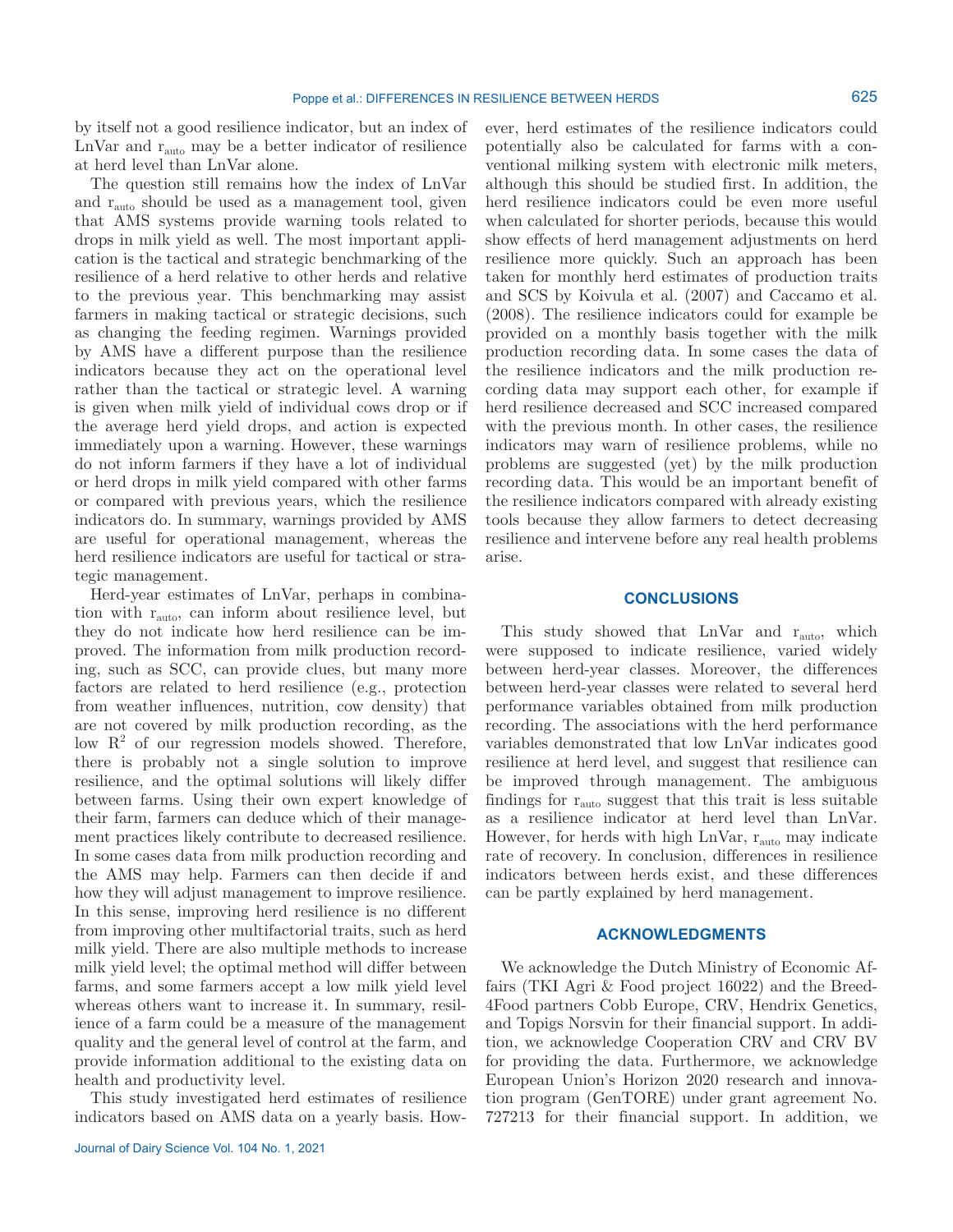acknowledge Yvette de Haas (Wageningen University & Research, Wageningen, the Netherlands) for her general input and Jan Dijkstra (Wageningen University & Research) for his input about rumen acidosis. The authors have not stated any conflicts of interest.

### **REFERENCES**

- Aho, A. V., B. W. Kernighan, and P. J. Weinberger. 1988. The AWK Programming Language. Addison-Wesley Publishing Company, Reading, MA.
- Beaudeau, F., V. Ducrocq, C. Fourichon, and H. Seegers. 1995. Effect of disease on length of productive life of French Holstein dairy cows assessed by survival analysis. J. Dairy Sci. 78:103–117. [https:](https://doi.org/10.3168/jds.S0022-0302(95)76621-8) [//doi.org/10.3168/jds.S0022-0302\(95\)76621-8](https://doi.org/10.3168/jds.S0022-0302(95)76621-8).
- Berghof, T. V. L., M. Poppe, and H. A. Mulder. 2019. Opportunities to improve resilience in animal breeding programs. Front. Genet. 9:692. <https://doi.org/10.3389/fgene.2018.00692>.
- Caccamo, M., R. F. Veerkamp, G. De Jong, M. H. Pool, R. Petriglieri, and G. Licitra. 2008. Variance components for test-day milk, fat, and protein yield, and somatic cell score for analyzing management information. J. Dairy Sci. 91:3268–3276. [https://doi.org/10](https://doi.org/10.3168/jds.2007-0805) [.3168/jds.2007-0805](https://doi.org/10.3168/jds.2007-0805).
- Colditz, I. G., and B. C. Hine. 2016. Resilience in farm animals: biology, management, breeding and implications for animal welfare. Anim. Prod. Sci. 56:1961–1983. [https://doi.org/10.1071/AN15297.](https://doi.org/10.1071/AN15297)
- Couvreur, S., C. Hurtaud, C. Lopez, L. Delaby, and J. L. Peyraud. 2006. The linear relationship between the proportion of fresh grass in the cow diet, milk fatty acid composition, and butter properties. J. Dairy Sci. 89:1956–1969. [https://doi.org/10.3168/jds.S0022](https://doi.org/10.3168/jds.S0022-0302(06)72263-9) [-0302\(06\)72263-9](https://doi.org/10.3168/jds.S0022-0302(06)72263-9).
- CRV. 2014. Handleiding MPR Voeding. Accessed Dec. 6, 2019. [https:](https://crvnl-be6.kxcdn.com/wp-content/uploads/2014/09/CRV-MPR-Voeding-handleiding.pdf) [//crvnl-be6.kxcdn.com/wp-content/uploads/2014/09/CRV-MPR](https://crvnl-be6.kxcdn.com/wp-content/uploads/2014/09/CRV-MPR-Voeding-handleiding.pdf) [-Voeding-handleiding.pdf](https://crvnl-be6.kxcdn.com/wp-content/uploads/2014/09/CRV-MPR-Voeding-handleiding.pdf).
- CRV. 2018. E-18 Somatic cell score with test day model. Accessed Jul. 24, 2019. [https://www.cooperatie-crv.nl/wp-content/uploads/](https://www.cooperatie-crv.nl/wp-content/uploads/2018/10/E_18-cel_april-2017_EN.pdf) [2018/10/E\\_18-cel\\_april-2017\\_EN.pdf.](https://www.cooperatie-crv.nl/wp-content/uploads/2018/10/E_18-cel_april-2017_EN.pdf)
- Deng, Z., G. Koop, T. J. G. M. Lam, I. A. van der Lans, J. C. M. Vernooij, and H. Hogeveen. 2019. Farm-level risk factors for bovine mastitis in Dutch automatic milking dairy herds. J. Dairy Sci. 102:4522–4535. [https://doi.org/10.3168/jds.2018-15327.](https://doi.org/10.3168/jds.2018-15327)
- DeVries, T. J. 2019. Feeding behavior, feed space, and bunk design and management for adult dairy cattle. Vet. Clin. North Am. Food Anim. Pract. 35:61–76. [https://doi.org/10.1016/j.cvfa.2018](https://doi.org/10.1016/j.cvfa.2018.10.003) [.10.003](https://doi.org/10.1016/j.cvfa.2018.10.003).
- Dijkstra, J., S. van Gastelen, K. Dieho, K. Nichols, and A. Bannink. 2020. Review: Rumen sensors: Data and interpretation for key rumen metabolic processes. Animal 14(S1):s176–s186. [https://doi](https://doi.org/10.1017/S1751731119003112) [.org/10.1017/S1751731119003112.](https://doi.org/10.1017/S1751731119003112)
- Elgersma, A., G. Ellen, H. Van Der Horst, H. Boer, P. R. Dekker, and S. Tamminga. 2004. Quick changes in milk fat composition from cows after transition from fresh grass to a silage diet. Anim. Feed Sci. Technol. 117:13–27. [https://doi.org/10.1016/j.anifeedsci.2004](https://doi.org/10.1016/j.anifeedsci.2004.08.003) [.08.003](https://doi.org/10.1016/j.anifeedsci.2004.08.003).
- Enemark, J. M. D. 2008. The monitoring, prevention and treatment of sub-acute ruminal acidosis (SARA): A review. Vet. J. 176:32–43. <https://doi.org/10.1016/j.tvjl.2007.12.021>.
- Falconer, D. S., and T. F. C. Mackay. 1996. Introduction to Quantitative Genetics. 4th ed. P.E. Limited, Essex, UK.
- Fourichon, C., H. Seegers, and X. Malher. 2000. Effect of disease on reproduction in the dairy cow: A meta-analysis. Theriogenology 53:1729–1759. [https://doi.org/10.1016/S0093-691X\(00\)00311-3](https://doi.org/10.1016/S0093-691X(00)00311-3).
- Fournel, S., V. Ouellet, and É. Charbonneau. 2017. Practices for alleviating heat stress of dairy cows in humid continental climates: A literature review. Animals (Basel) 7:37. [https://doi.org/10.3390/](https://doi.org/10.3390/ani7050037) [ani7050037.](https://doi.org/10.3390/ani7050037)
- Gilmour, A. R., B. J. Gogel, B. R. Cullis, S. J. Welham, and R. Thompson. 2015. ASReml user guide release 4.1 functional specification. VSN International Ltd., Hemel Hempstead, UK.
- Journal of Dairy Science Vol. 104 No. 1, 2021
- Gröhn, Y. T., D. J. Wilson, R. N. González, J. A. Hertl, H. Schulte, G. Bennett, and Y. H. Schukken. 2004. Effect of pathogen-specific clinical mastitis on milk yield in dairy cows. J. Dairy Sci. 87:3358– 3374. [https://doi.org/10.3168/jds.S0022-0302\(04\)73472-4.](https://doi.org/10.3168/jds.S0022-0302(04)73472-4)
- Grömping, U. 2006. Relative importance for linear regression in R: The package relaimpo. J. Stat. Softw. 17:1–27. [https://doi.org/10](https://doi.org/10.18637/jss.v017.i01) [.18637/jss.v017.i01.](https://doi.org/10.18637/jss.v017.i01)
- Haile-Mariam, M., P. J. Bowman, and M. E. Goddard. 2003. Genetic and environmental relationship among calving interval, survival, persistency of milk yield and somatic cell count in dairy cattle. Livest. Prod. Sci. 80:189–200. [https://doi.org/10.1016/S0301](https://doi.org/10.1016/S0301-6226(02)00188-4) [-6226\(02\)00188-4](https://doi.org/10.1016/S0301-6226(02)00188-4).
- Halasa, T., M. Nielen, A. P. W. De Roos, R. Van Hoorne, G. De Jong, T. J. G. M. Lam, T. Van Werven, and H. Hogeveen. 2009. Production loss due to new subclinical mastitis in Dutch dairy cows estimated with a test-day model. J. Dairy Sci. 92:599–606. [https:/](https://doi.org/10.3168/jds.2008-1564) [/doi.org/10.3168/jds.2008-1564.](https://doi.org/10.3168/jds.2008-1564)
- Heinrichs, A. J., S. S. Costello, and C. M. Jones. 2009. Control of heifer mastitis by nutrition. Vet. Microbiol. 134:172–176. [https://](https://doi.org/10.1016/j.vetmic.2008.09.025) [doi.org/10.1016/j.vetmic.2008.09.025.](https://doi.org/10.1016/j.vetmic.2008.09.025)
- Hooijer, G. A., Y. De Haas, and M. Horneman. 2008. Uiergezondheid: Analyse van de celgetaldynamiek in het "stoplicht" van PIR-DAP. Tijdschr. Diergeneeskd. 133:340–341.
- Humer, E., J. R. Aschenbach, V. Neubauer, I. Kröger, R. Khiaosa-ard, W. Baumgartner, and Q. Zebeli. 2018. Signals for identifying cows at risk of subacute ruminal acidosis in dairy veterinary practice. J. Anim. Physiol. Anim. Nutr. (Berl.) 102:380–392. [https://doi.org/](https://doi.org/10.1111/jpn.12850) [10.1111/jpn.12850.](https://doi.org/10.1111/jpn.12850)
- Kendall, P. E., P. P. Nielsen, J. R. Webster, G. A. Verkerk, R. P. Littlejohn, and L. R. Matthews. 2006. The effects of providing shade to lactating dairy cows in a temperate climate. Livest. Sci. 103:148–157. [https://doi.org/10.1016/j.livsci.2006.02.004.](https://doi.org/10.1016/j.livsci.2006.02.004)
- Koenker, R. 2005. Quantile regression. Econometric Society Monographs. A. Prat and S. Bonhomme, ed. Cambridge University Press, New York, NY.
- Koenker, R. 2018. quantreg: Quantile Regression. R package version 5.36. [https://CRAN.R-project.org/package=quantreg.](https: / / CRAN .R -project .org/ package = quantreg)
- Koivula, M., J. I. Nousiainen, J. Nousiainen, and E. A. Mäntysaari. 2007. Use of herd solutions from a random regression testday model for diagnostic dairy herd management. J. Dairy Sci. 90:2563–2568. <https://doi.org/10.3168/jds.2006-517>.
- Krause, K. M., and G. R. Oetzel. 2006. Understanding and preventing subacute ruminal acidosis in dairy herds: a review. Anim. Feed Sci. Technol. 126:215–236. [https://doi.org/10.1016/j.anifeedsci](https://doi.org/10.1016/j.anifeedsci.2005.08.004) [.2005.08.004](https://doi.org/10.1016/j.anifeedsci.2005.08.004).
- Montaldo, H. H., H. Castillo-Juárez, M. Valencia-Posadas, E. G. Cienfuegos-Rivas, and F. J. Ruiz-López. 2010. Genetic and environmental parameters for milk production, udder health, and fertility traits in Mexican Holstein cows. J. Dairy Sci. 93:2168–2175. [https:](https://doi.org/10.3168/jds.2009-2050) [//doi.org/10.3168/jds.2009-2050.](https://doi.org/10.3168/jds.2009-2050)
- Neerhof, H. J., P. Madsen, V. P. Ducrocq, A. R. Vollema, J. Jensen, and I. R. Korsgaard. 2000. Relationships between mastitis and functional longevity in Danish Black and White dairy cattle estimated using survival analysis. J. Dairy Sci. 83:1064–1071. [https:/](https://doi.org/10.3168/jds.S0022-0302(00)74970-8) [/doi.org/10.3168/jds.S0022-0302\(00\)74970-8](https://doi.org/10.3168/jds.S0022-0302(00)74970-8).
- Poppe, M., R. F. Veerkamp, M. L. van Pelt, and H. A. Mulder. 2020. Exploration of variance, autocorrelation, and skewness of deviations from lactation curves as resilience indicators for breeding. J. Dairy Sci. 103:1667–1684. [https://doi.org/10.3168/jds.2019-17290.](https://doi.org/10.3168/jds.2019-17290)
- Putz, A. M., J. C. S. Harding, M. K. Dyck, F. Fortin, G. S. Plastow, and J. C. M. Dekkers, and PigGen Canada. 2019. Novel resilience phenotypes using feed intake data from a natural disease challenge model in wean-to-finish pigs. Front. Genet. 9:660. [https://doi.org/](https: / / doi .org/ 10 .3389/ fgene .2018 .00660) [10.3389/fgene.2018.00660](https: / / doi .org/ 10 .3389/ fgene .2018 .00660).
- Raboisson, D., M. Mounié, and E. Maigné. 2014. Diseases, reproductive performance, and changes in milk production associated with subclinical ketosis in dairy cows: A meta-analysis and review. J. Dairy Sci. 97:7547–7563. [https://doi.org/10.3168/jds.2014-8237.](https://doi.org/10.3168/jds.2014-8237)
- Rajala-Schultz, P. J., Y. T. Gröhn, and C. E. McCulloch. 1999a. Effects of milk fever, ketosis, and lameness on milk yield in dairy